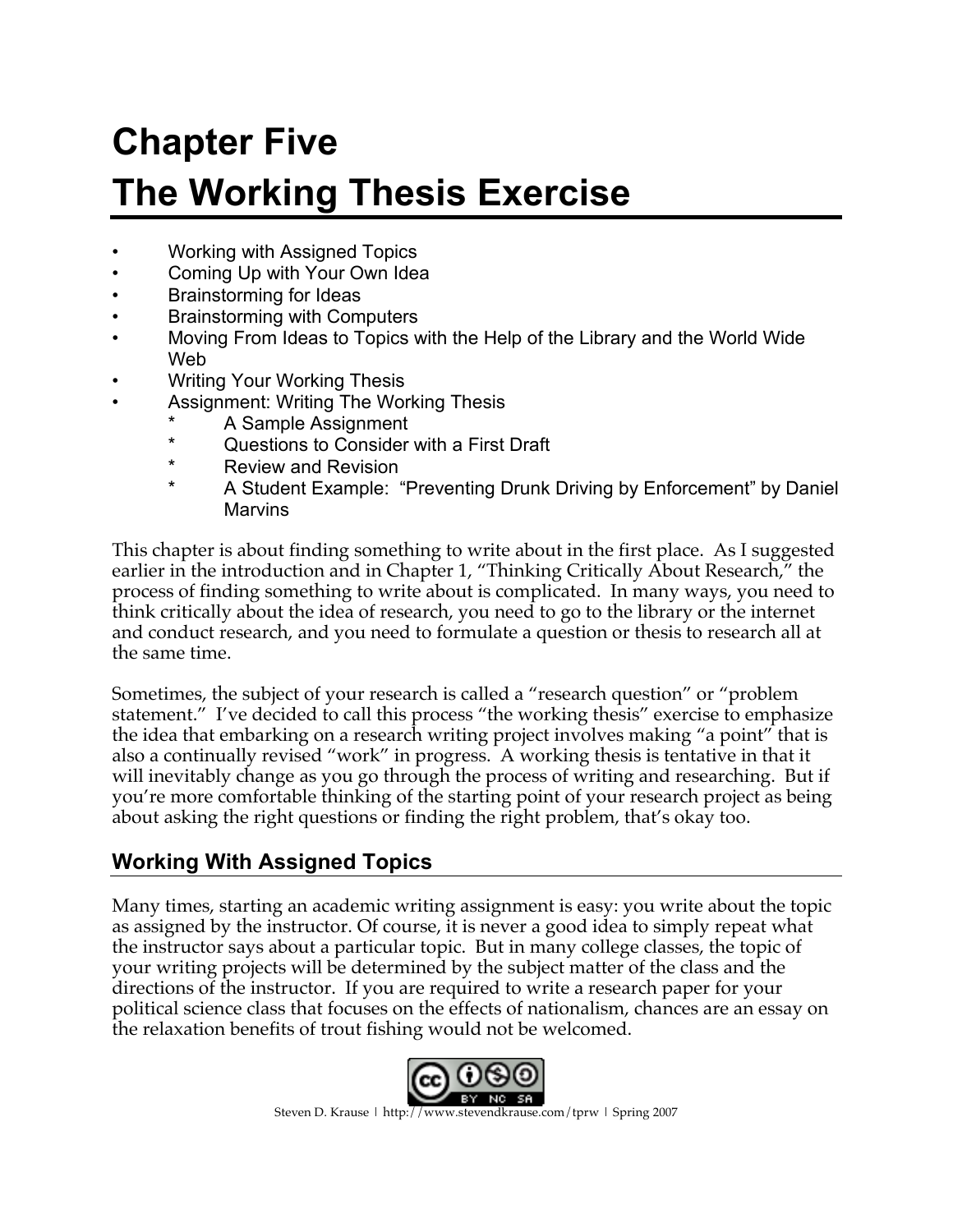So, how do you write about topics assigned by the instructor? The answer to this question depends on the specific assignment and the class, but here are a few questions you should ask yourself and your instructor as you begin to write:

- *What is the purpose and who is the audience for the essay you are being asked to write?* In other words, what do you understand to be the instructor's and your goals in writing? Is the instructor's assignment designed to test your understanding and comprehension of class lectures, discussions, and readings? Is the instructor asking you to reflect and argue about some aspect of the class activities? Is the intended audience for the essay only the instructor, or is the assignment more broadly directed to other students or to a "general reader"?
- *What do you think about the topic?* What's your opinion about the topic assigned by the instructor? If it is a topic that asks you to pick a particular "side," what side are you on? And along these lines: to what extent would it be appropriate for you to incorporate your own feelings and opinions about the topic into your writing?
- *How much "room" is there within the assigned topic for more specialized focuses?* Most assigned topics which at first appear limiting actually allow for a great deal of flexibility. For example, you might think that an assigned topic about the "fuel economy and SUVs" would have little room for a variety of approaches. But the many books and articles about fuel efficient vehicles suggest the topic is actually much larger than it might at first appear.
- *Does the assignment ask students to do additional research, or does it ask students to focus on the readings assigned in class?* Assignments that ask students to do additional library and Internet research are potentially much broader than assignments that ask students to focus on class readings.

# **Coming up with your own idea**

At other times, instructors allow students to pick a topic for their research-based writing projects. However, rarely do instructors allow their students to write researchbased essays on *anything* for a lot of good reasons. For example, your composition and rhetoric course might be structured around a particular theme that you are exploring with your other reading assignments, your discussions, and your writing. Other ideas and topics don't really lend themselves to academic research writing. You probably have a special person in your life worth writing about (a parent, a grandparent, a boyfriend or girlfriend, etc.), but it is usually difficult to write a research-based essay on such a person. Some potential topics are too divisive or complex to write about in a

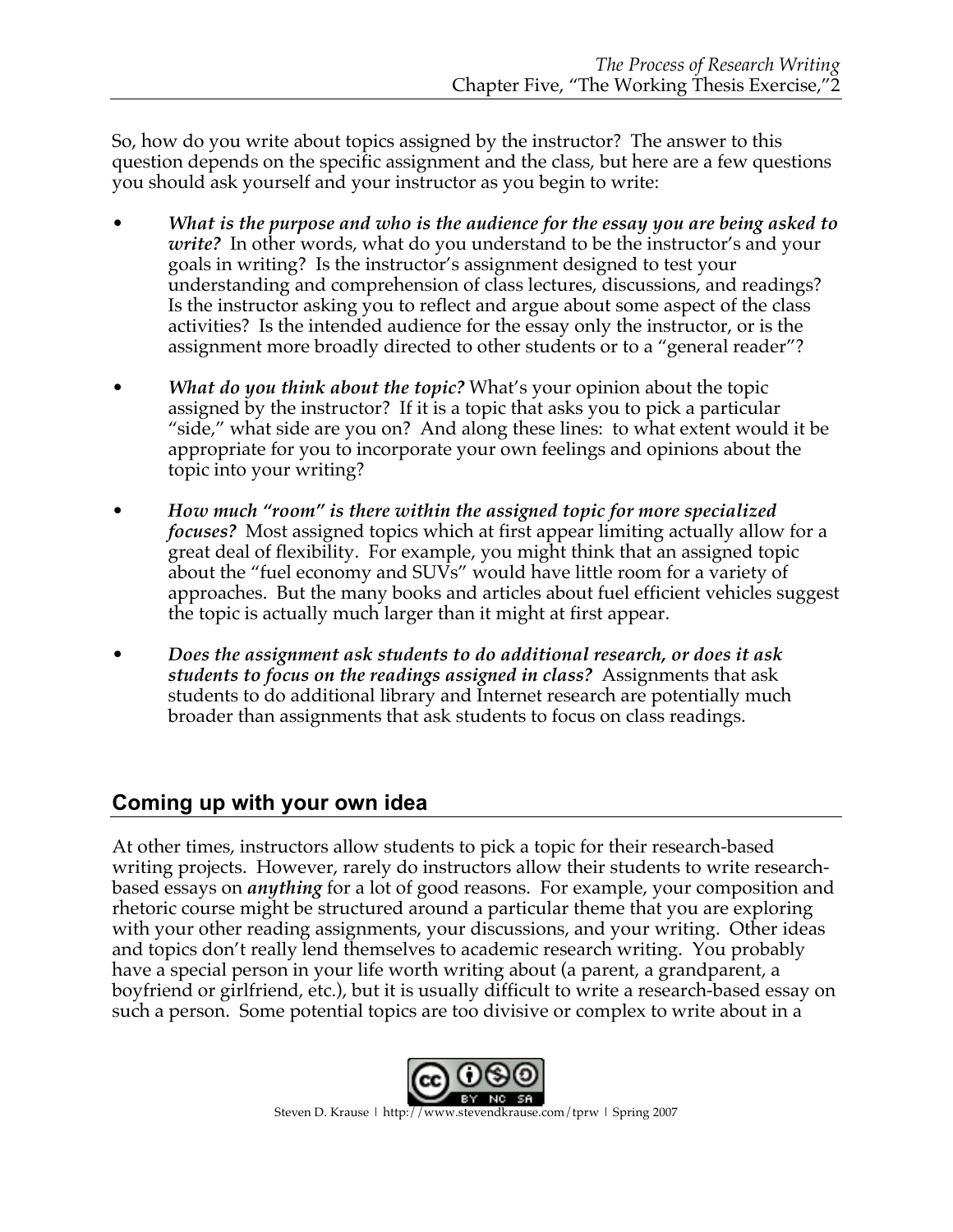relatively short academic research-based essay, or some are topics that have become so overly-discussed that they have become clichés.

Besides the general theme of the course and other potential limitations to ideas for research, you also need to carefully consider your *own* interests in the ideas you are thinking about researching.

If you are allowed to choose your own research project topic, *be sure to chose carefully, especially if it is a topic you will be working with throughout the term*. Don't pick a topic simply because it is the first idea that comes to mind or because you imagine it will be "easy" to research. Focus instead on an idea that meets the goals of the assignment, is researchable, and, most importantly, is a topic that you are interested in learning more about.

Taking the time to develop a good research topic *at the beginning* of the research writing process is critical. Planning ahead can be difficult and time-consuming, and it can be tempting to seize on the first idea that seems "easy." But all too often, these "easy" first ideas end up being time-consuming and difficult projects. In other words, the time you spend turning your research idea into a topic and then a working thesis will pay off when it comes time to actually write the research project assignment.

### **Exercise 5.1**

**• What are some ideas that would NOT make good research projects for this class? Working in small groups, try to come up with a list of items that you all agree would be difficult (if not impossible) to write a research project about for this class.**

**• Are there items that you can add to your list of topics that would NOT make good research projects, ones that are "researchable" but that seem too cliched or controversial to do effectively in one semester?**

## **Brainstorming for Ideas**

Whether you are assigned a particular topic or are allowed to choose your own topic within certain guidelines, the next step is to explore the ideas that you might write about in more detail. This process is called "brainstorming," though some instructors and textbooks might refer to similar techniques as "invention" or "pre-writing." Regardless of what it's called, the goal is the same: to lay the foundation for focusing in on a particular topic and the working thesis of a research-writing project.

I recommend you keep three general concepts in mind when trying any approach to brainstorming with your writing:

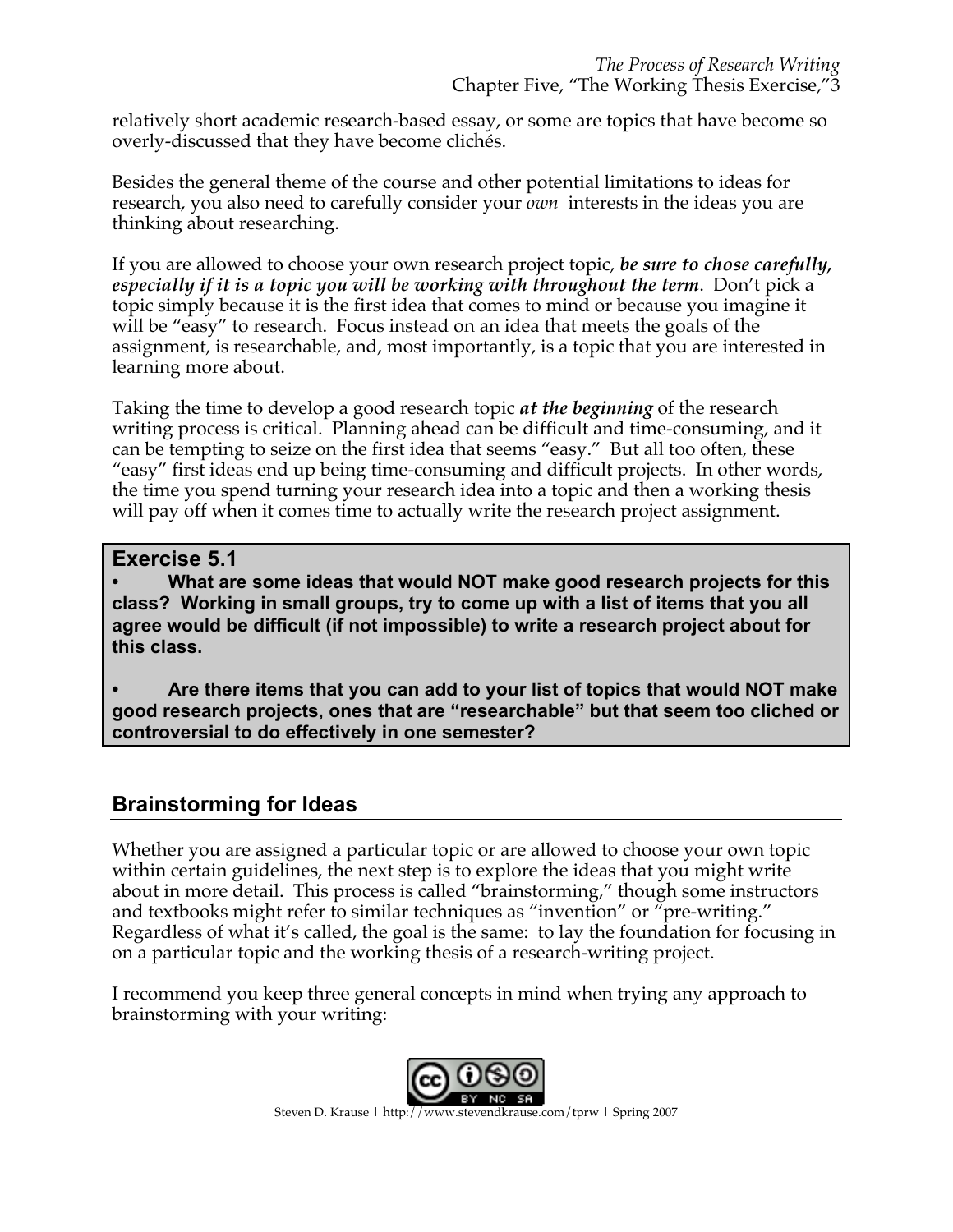- *Not all of these approaches to brainstorming will work equally well for everyone or work equally well for all topics.* Your results will vary and that's okay. If one of these techniques doesn't work for you, try another and see how that goes.
- *When trying any of these techniques, you can't censor yourself.* Allow yourself the freedom to brainstorm about some things that you think are bad or even silly ideas. Getting out the "bad" or "silly" ideas has a way of allowing the good ideas to come through. Besides, you might be surprised about how some topics that initially seem bad or silly turn out to actually be good with a little brainstorming.
- *Even if you know what topic you want to write about, brainstorm.* Even if you know you want to write about a particular topic, you should try to consider some other topics in brainstorming because you never know what other things you could have written about if you don't consider the possibilities. Besides, you still should do some brainstorming to shape your idea into a topic and then focus it into a working thesis.

#### **Freewriting**

One of the most common and effective brainstorming techniques for writing classes, freewriting, is also easy to master. All you do is write about anything that comes into your head without stopping for a short time—five minutes or so. The key part of this activity though is **you cannot stop for any reason!** Even if you don't know what to write about, write "I don't know what to write about" until something else comes to mind. And don't worry—something else usually does come to mind.

#### **Looping or Targeted Freewriting**

Looping is similar to freewriting in that you write without stopping, but the difference is you are trying to be more focused in your writing. You can use a more specific topic to "loop" back to if you would like, or, if you do the more open-ended freewriting first, you can do a more targeted freewriting about one of the things you found to be a potentially workable idea. For example, you might freewrite with something general and abstract in mind, perhaps the question "what would make a good idea for a research project?" For a more targeted freewriting exercise, you would consider a more specific questions, such as "How could I explore and write about the research idea I have on computer crime?"

#### **Group Idea Bouncing**

One of the best ways we all get different ideas is to talk with others. The same is true for finding a topic for research: sometimes, "bouncing" ideas off of each other in small groups is a great place to start, and it can be a lot of fun.

Here's one way to do it: name someone in a small group as the recorder. Each person in turn should give an idea for a potential topic, and the recorder should write it down.

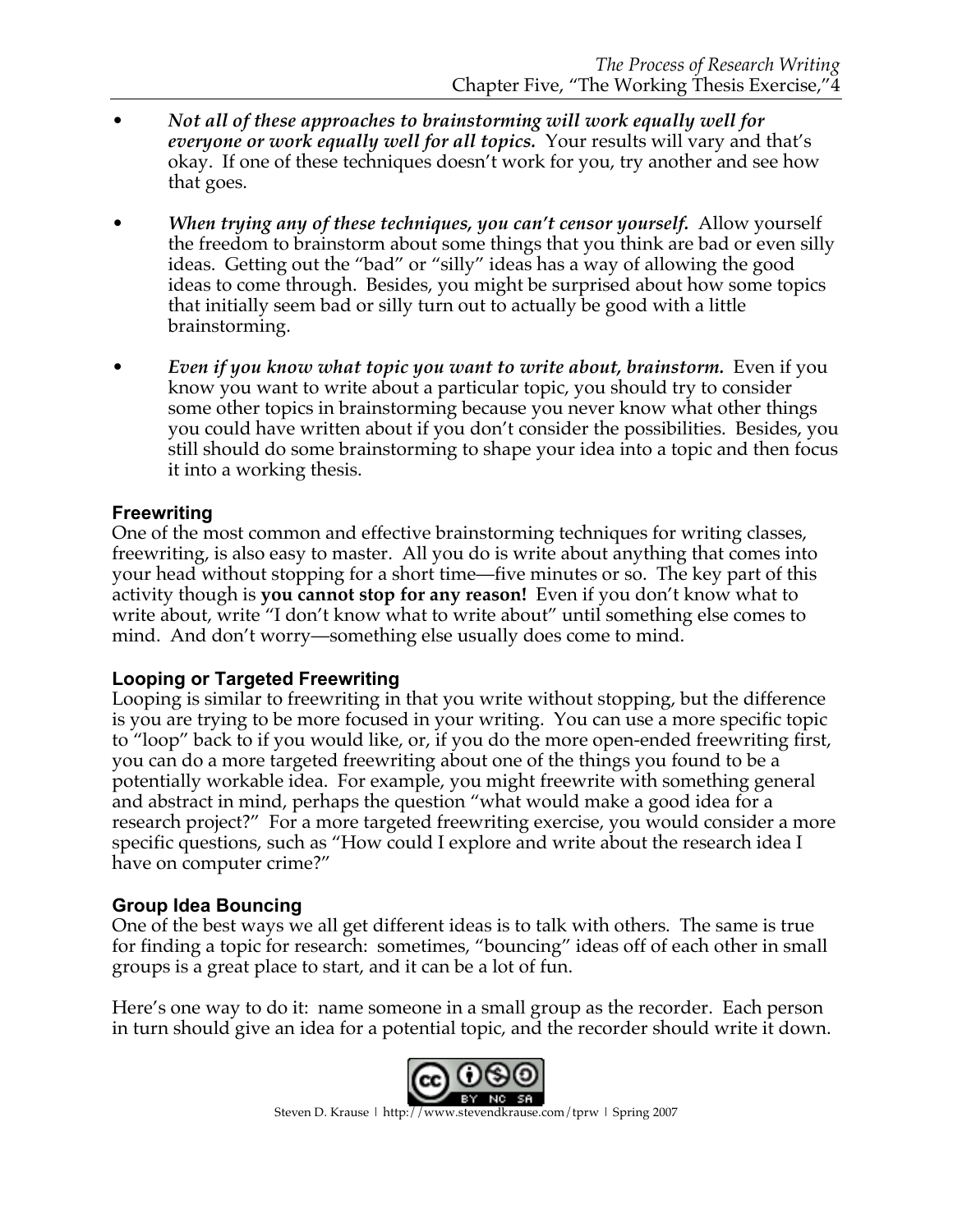Every person should take a turn quickly "bouncing" an idea out for the others—no "I don't know" or "come back to me!" Remember: no ideas are bad or silly or stupid at this point, so do not censor yourself or your group members.

#### **Clustering**

Clustering is a visual technique that can often help people see several different angles on their ideas. It can be an especially effective way to explore the details of a topic idea you develop with freewriting or looping. On a blank sheet of paper, write a one or two word description of your idea in the middle and circle it. Around that circle, write down one or two word descriptions of different aspects or characteristics of your main idea. Draw circles around those terms and then connect them to the main idea. Keep building outward, making "clusters" of the main idea as you go. Eventually, you should get a grouping of clusters that looks something like the illustration below.



## **Journalist Questions**

One of the key elements of journalistic style is that journalists answer the basic questions of "What?" "Who?" "Where?" "When?" "How?" and "Why?" These are all good questions to consider in brainstorming for your idea, though clearly, these

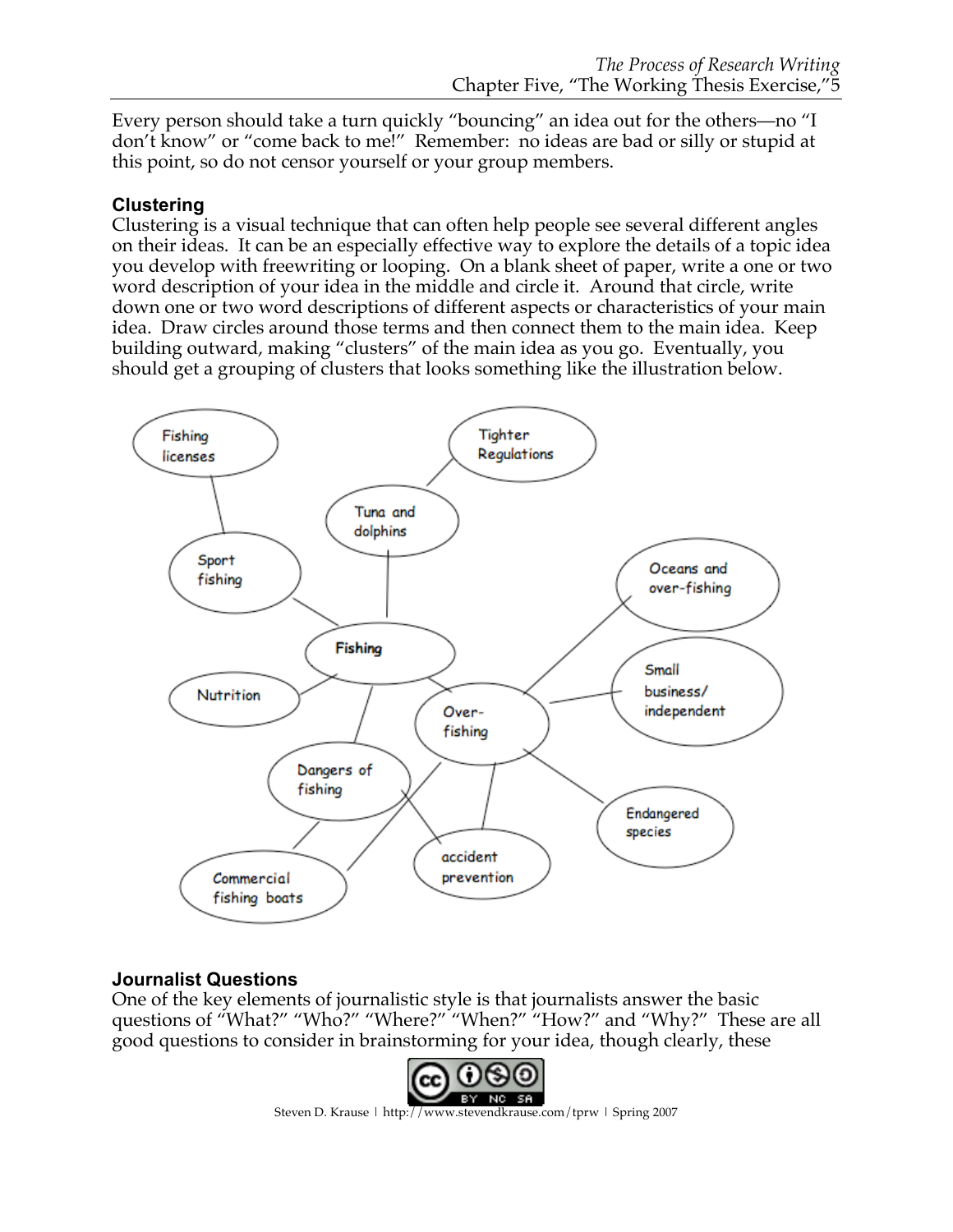questions are not always equally applicable to all ideas. Here are some examples of the sort of journalistic questions you might want to ask yourself about your idea:

- What is my idea? What are the key terms of my idea?
- Who are the people involved in my idea? Who is performing the action of my topic? Who are the people affected by my idea?
- Where does my idea take place? Where did it come from? Is it restricted to a particular time and place?
- When did my idea happen? How does it relate to the other events that might have taken place at a similar time? Are there events that happened before or after my idea that might have effected it?
- How did my idea happen, or how is it still happening?
- Why did my idea happen, or why is it still happening?

## **Brainstorming with Computers**

Computers are a great tool for fostering these and other collaborative brainstorming techniques. For example, group idea bouncing can be used effectively with Internet "chat rooms," with instant messaging software, or with local area network discussion tools.

You can also collaborate on your brainstorming activities with computers with little more than simple word processing or email; Here are three variations on a similar theme:

**• Email exchange:** This exercise is conducted as an exchange over email. Each person in a small group does a looping/targeted freewriting to discover ideas for things she is interested in doing more research about. Then, each person in the group can post his looping/targeted freewriting to all of the other members of the group simultaneously. Email also allows for members of the group to collaborate with each other while not being in the same place--after all, email messages can be sent over great distances--and not at the same time.

**• "Musical computers:"** This approach is similar to the previous two exercises, but instead of exchanging diskettes or email messages, members of a group of students exchange computer stations in a computer lab. Here's how it works: a group (up to an entire class of students) does a looping/targeted freewriting at a computer station for a set period of time. When time is up, everyone needs to find a different computer in the fashion of the children's game "musical chairs." Once at the new computer station, the new writer comments on the original freewriting exercise. The process can be repeated several times until everyone has had a chance to provide feedback on four or five different original freewritings.

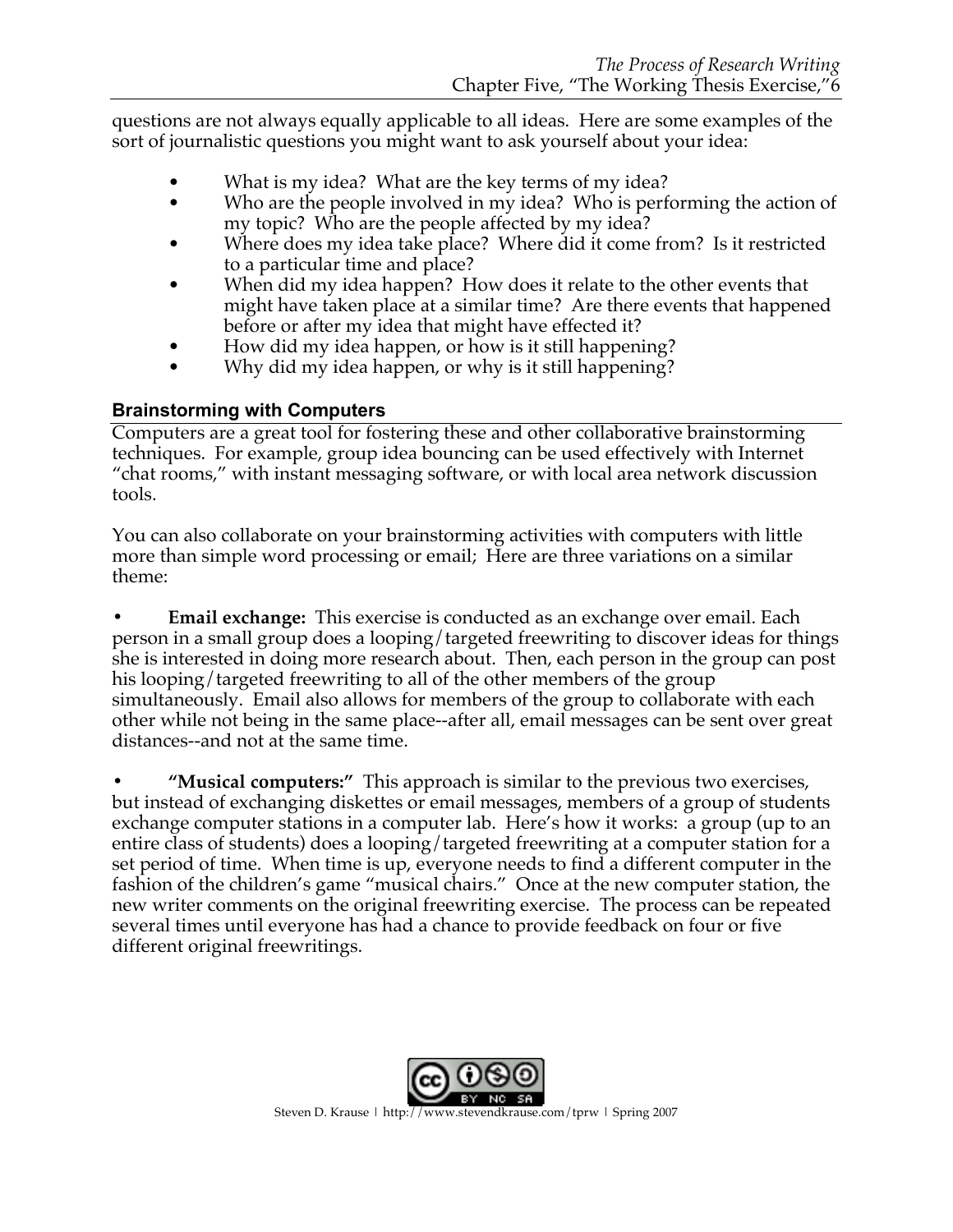#### **Exercise 5.2**

• By yourself, work with at least two of the brainstorming techniques described above or other brainstorming techniques described by your instructor.

• Working with others in a small group, work with at least two of the brainstorming techniques described above or other brainstorming techniques described by your instructor. For example, have all the members of the small group each complete their own freewriting or clustering activity on the topic of her choice. Then, compare results. How do each of you react to different exercises? Are some techniques more useful for some?

## **Moving From Ideas to Topics With the Help of the Library and the World Wide Web**

Coming up with an idea, especially using these brainstorming techniques, is not that hard to do. After all, we are surrounded by potential ideas and things that could be researched: teen violence, computer crime, high-fat diets, drugs, copyright laws, Las Vegas, dangerous toys. But it can be a little more tricky to figure out how ideas can be more specific and researchable topics. Ideas are general, broad, and fairly easy for all of us to grasp. Topics, on the other hand, are more specific, narrow, and in need of research. For example:

| "Idea"                      | "Topics"                                                                                   |
|-----------------------------|--------------------------------------------------------------------------------------------|
| <b>Computer Crime</b>       | Terrorism and the 'net, credit card fraud,<br>computer stalking, "helpful" hackers         |
| High-fat diets              | Health risks, obesity, cholesterol, heart<br>disease, health benefits of, weight loss from |
| <b>Pharmaceutical Drugs</b> | Cost of prescriptions, medical advances,<br>advertising, disease prevention                |

In other words, a topic is a step further in the process of coming up with a researchable project for academic writing.

Chances are, your brainstorming activities have already helped you in the process of developing your idea into a topic. But before you move onto the next step of developing a working thesis, you should consider two more helpful topic developing techniques: a quick library subject search and a Web engine search.

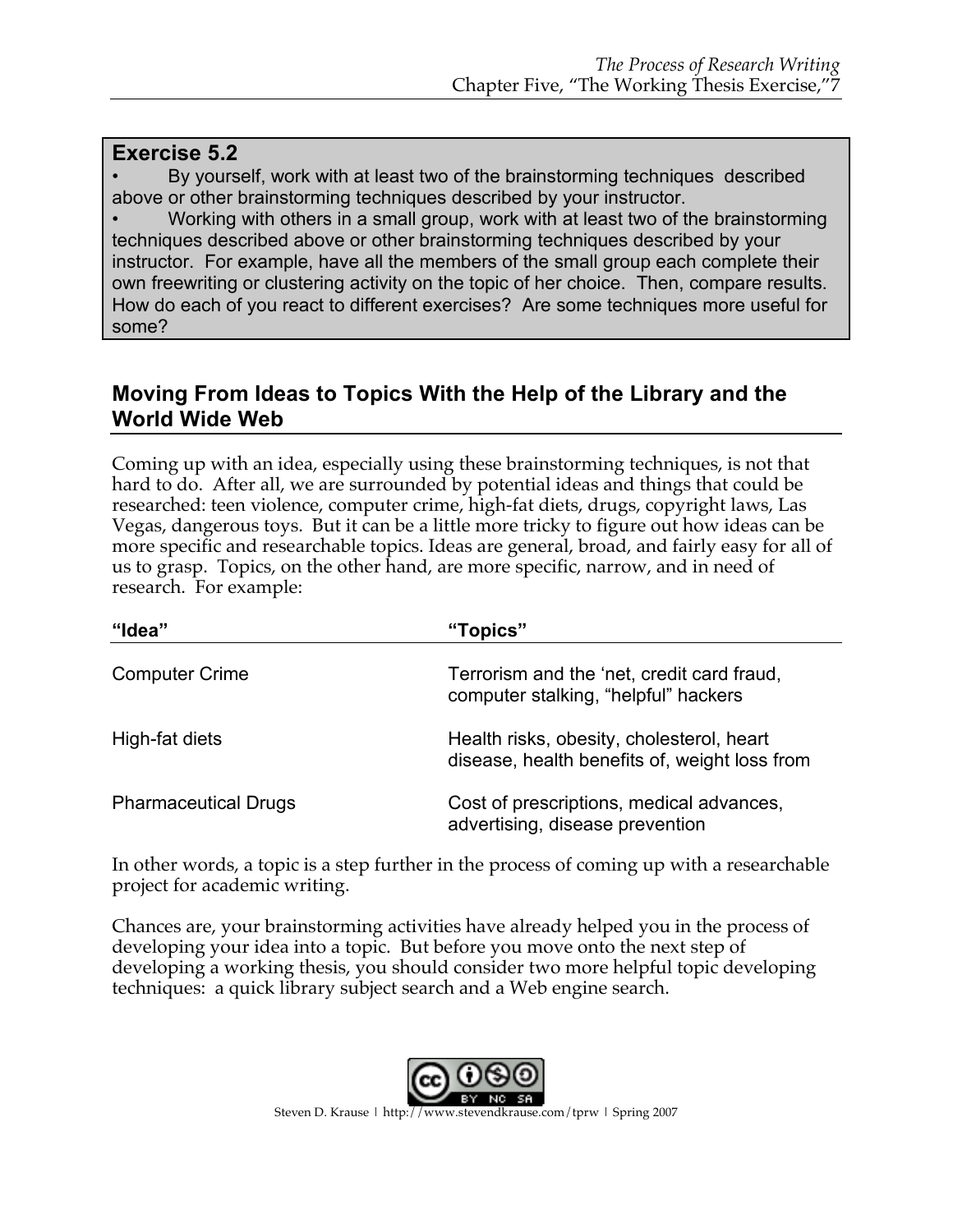A quick library subject search is just what it sounds like: using the computerized catalog system for your library, you can get a sense about the sort of ways other researchers have already divided up your idea into different topics.

☛ **Hyperlink:** For guidelines and tips for using your library's computer system to conduct subject searches, see Chapter Two, "Understanding and Using the Library and the Internet for Research" and the section called "Finding Research in the Library: An Overview."

For example, imagine your brainstorming has led you to the general idea "fisheries" and the potential problem of over-fishing in some part of the world. While this seems like it might be a potentially good and interesting thing to write about and to research, "fisheries" is an idea that could be narrowed down. If you conduct a subject search on your library's book catalog for "fisheries," you might find the library keeps track of different books in several categories. Some examples of these categories include:

- Fisheries, Atlantic Ocean.
- Fisheries, Canada.
- Fisheries, Environmental Aspects.

You might also want to use your library's periodical databases for some quick keyword searches. For example, a keyword search for "computer crime" in a periodical database returns article titles like "Demands for coverage increase as cyber-terrorism risk is realized" and "Making sense of cyber-exposures" (which are both articles about the concern businesses and insurance companies have about cyber crime), and also articles like "Meet the Hackers," an insider's view of computer hacking that disputes it being a "crime." At this point in the research process, you don't need to look up and read the sources you find, though you will probably want to keep track of them in case you end up needing them later for your research project.

Another great place to go to brainstorm ideas into topics is one of the many search engines on the World Wide Web, and you are probably already familiar with these services such as Google, Yahoo!, or alltheweb.com.

☛ **Hyperlink:** For guidelines and tips for working with Web-based research, see the section "Finding Research on the Internet" in Chapter Two, "Understanding and Using the Library and the Internet for Research."

Like a quick library keyword search, doing a quick keyword search on the Web can give you some good direction about how to turn your idea into a topic. However, keep these issues in mind when conducting your Web searches:

• Search engine searches are done by computer programs, which means that they will not sort out for you what is "relevant" from what is "irrelevant" for your search.

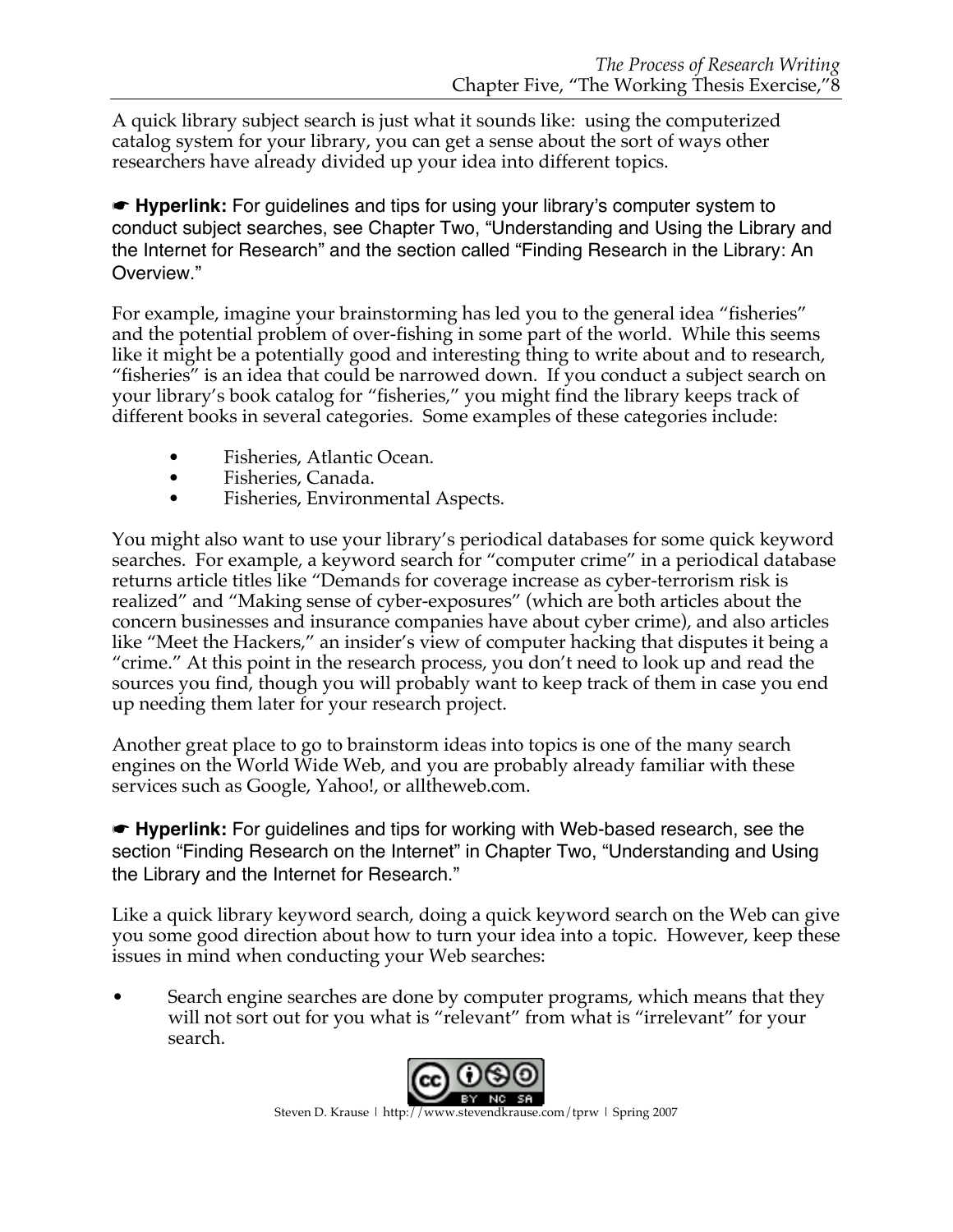- Most search engines and search directories offer an "advanced search" option that explains how to do a "smarter" search. Read these instructions and you will be on your way to better searches.
- Different search engines index and collect information in different ways. Therefore, you should do keyword searches with the same phrase with a few different search engines. You might be surprised how your results will differ.
- If you aren't having much luck with the keywords of your general idea, try a couple of synonyms. For example, with "computer crime," you might want to try "Internet crime," or a related term such as "computer hacking."

## **Exercise 5.3**

With an idea in mind, try doing a quick keyword search on the library's computer system and on a World Wide Web Search Engine.

- What sort of differences are there in the information you get back from doing a quick keyword search at the library versus doing one on the Web?
- If you are having a hard time getting results with your searches, can you come up with any synonyms for your key words?

# **Writing a Working Thesis**

The next step, developing a "working thesis," can be a difficult and time-consuming process. However, as was the case when considering different ideas for research in the first place, spending the time now on devising a good working thesis will pay off later.

For our purposes here (and for most college classes), **a thesis advocates a specific and debatable issue.** In academic writing (including the writing done by your professors), the thesis is often stated fairly directly in the first third or so of the writing, though not usually at the end of the first paragraph where students are often told to place it. The sentence or two that seems to encapsulate the issue of the essay is called a "thesis statement."

Frequently, theses are implied—that is, while the piece of writing clearly has a point that the reader understands, there may not be a specific sentence or two that can easily be identified as the "thesis statement." For example, theses are often implied in newspapers and magazines, along with a lot of the writing that appears on Web pages.

The point is a thesis is a point.

Theses are not statements of facts, simple questions, or summaries of events. They are positions that you as the writer take on and "defend" with evidence, logic, observations, and the other tools of discourse. Most kinds of writing—and particularly academic writing—have a thesis, directly stated or implied. Even most of the writing we largely think of as "informational" has a directly stated or implied thesis.

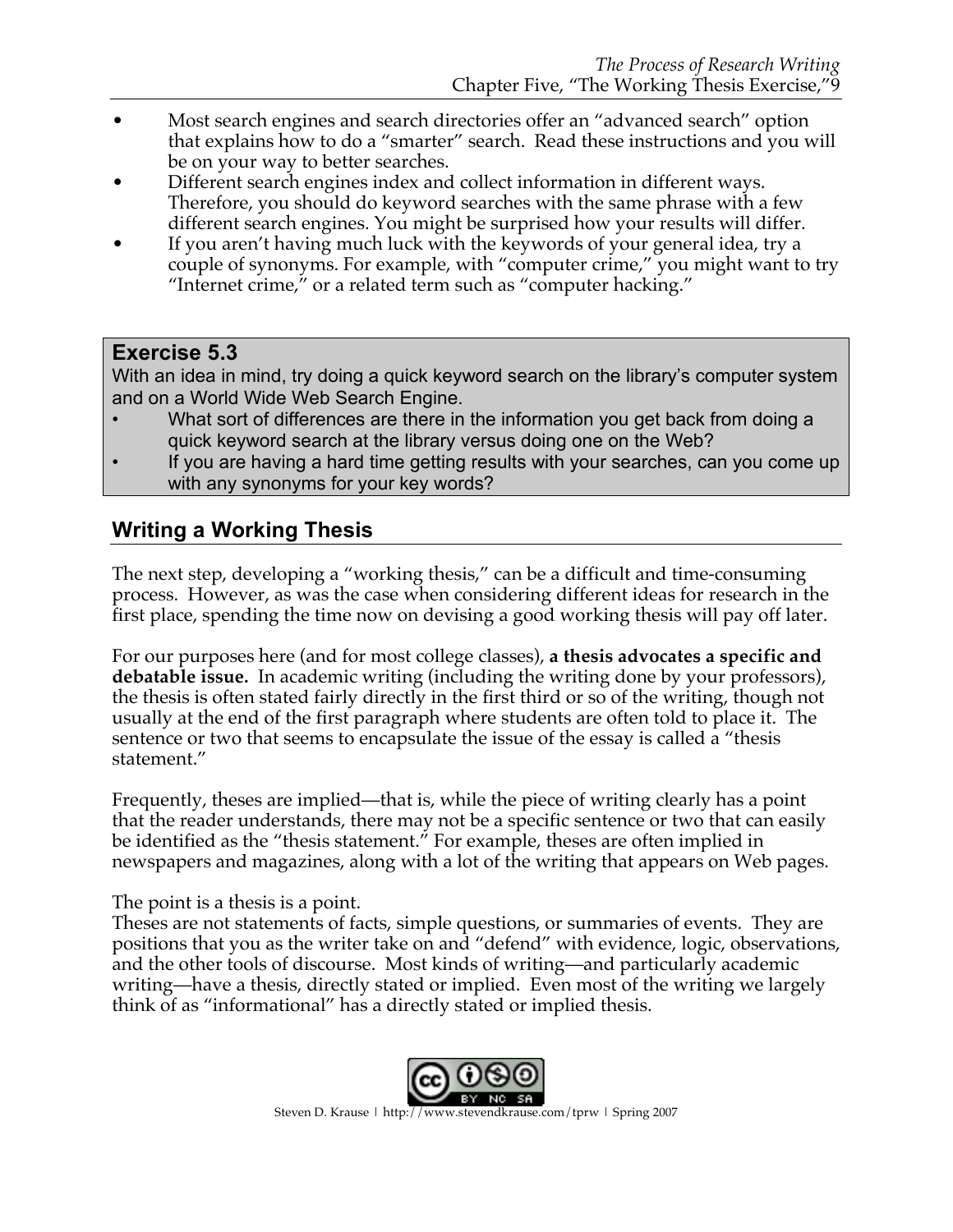Theses also tend to lend a certain organization to written arguments since what you include (or exclude) in a written text is largely controlled by the thesis. The main goal of the thesis (either as a specific statement or as an implied statement) is to answer two key questions that are concerns of all readers: "what's your point?" and "why should I care?"

Now, a **working thesis** is more or less a *temporary* thesis you devise in the beginning of the research process in order to set some direction in your research. However, as I wrote in the beginning of this chapter, you should remember:

#### **Your working thesis is temporary and should change as you research, write, and learn more about your topic.**

Think of the working thesis as the scaffolding and bracing put up around buildings when they are under construction: these structures are not designed to forever be a part of the building. Just the opposite. But you couldn't build the building in the first place if you didn't have the scaffolding and bracing that you inevitably have to tear away from the finished building.

Here's another way of thinking of it: while the journey of 1000 miles begins with just one step (so the saying goes), you still have to pick some kind of direction in the beginning. That's the purpose of a working thesis. You might change your mind about the direction of your research as you progress through the process, but you've got to start somewhere.

What does a working thesis look like? Before considering some potentially "good" examples of working theses, read through these **BAD** examples of statements, ones that **ARE NOT** theses, at least for the purposes of academic writing:

- Computer crime is bad.
- Fisheries around the world are important.
- *The Great Gatsby* is an American novel.

None of these sentences would make effective theses because each of these is more or less a statement of fact. Of course, we could debate some of the details here. But practically speaking, most people would assume and believe these statements to be true. Because of that, these statements don't have much potential as working theses.

These statements **ARE NOT** really theses either:

- There are many controversial ways of dealing with computer crime.
- There are many things that could be done to preserve fisheries around the world.
- *The Great Gatsby* is a wonderful novel for several different reasons.

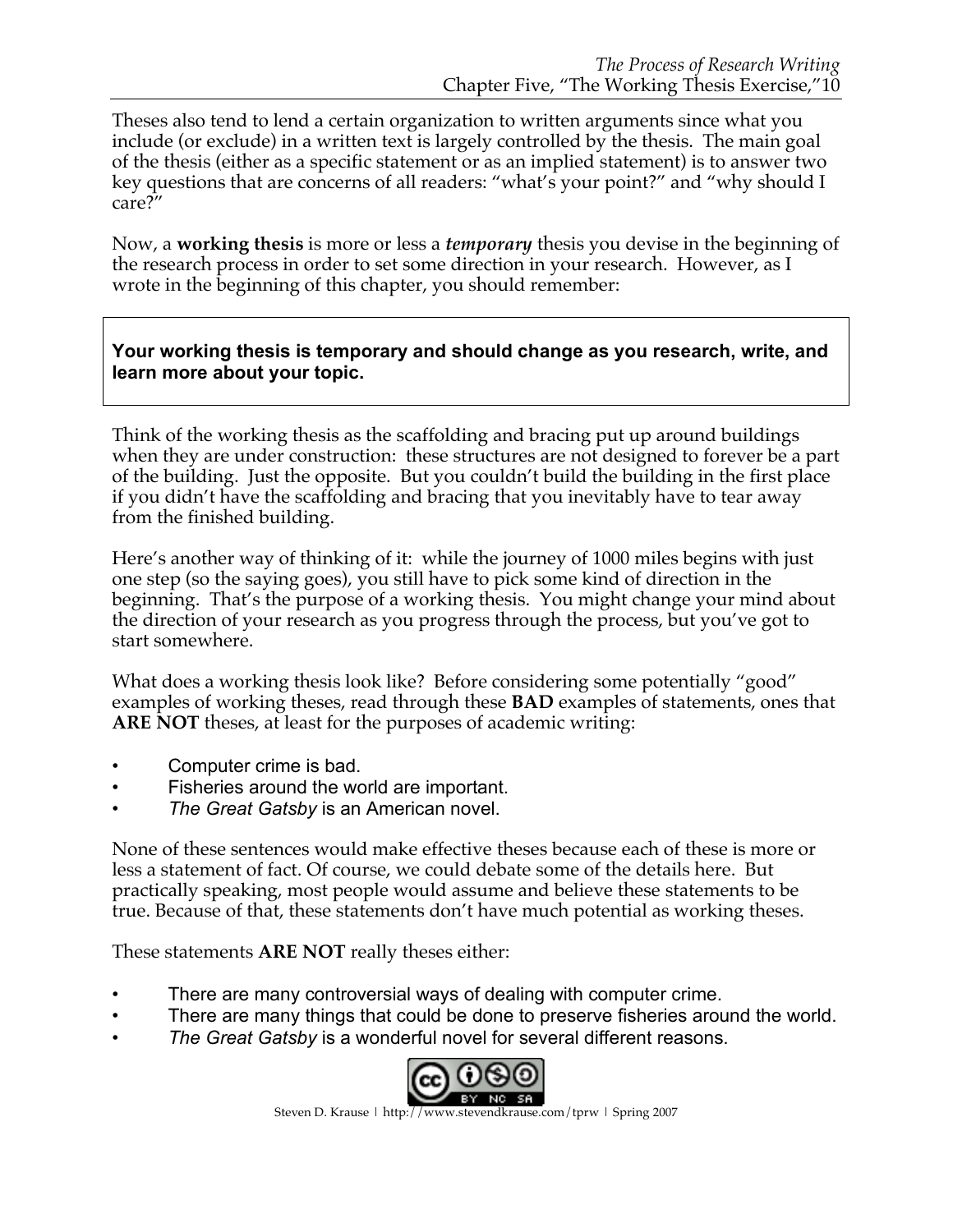These revised working thesis statements are better than the previous examples, but they are not quite working theses yet. The problem with these possible working theses is that they are hopelessly vague and give no idea to the reader where the essay is going. Also, while these statements are a bit more debatable than the previous group of examples, they are still statements that most people would more or less accept as facts.

While this next group of statements is yet another step closer, these statements **ARE NOT** really good working theses either:

- This essay will be about the role computer hackers play in computer crime committed on the Internet.
- This essay will discuss some of the measures the international community should take in order to preserve fisheries around the world.
- My essay is about the relevance today of *The Great Gatsby's* depiction of the connection between material goods and the American dream.

Each of these statements is close to being a working thesis because each is about an idea that has been focused into a specific topic. However, these statements are not quite working thesis statements because they don't offer a position or opinion that will be defended in some way. To turn these topics into working theses, the writer needs to take a side on the issues suggested in the statements.

Now, these revised statements **ARE** examples of possible working theses:

- While some computer hackers are harmless, most of them commit serious computer crimes and represent a serious Internet security problem.
- The international community should enact strict conservation measures to preserve fisheries and save endangered fish species around the world.
- *The Great Gatsby's* depiction of the connection between material goods and the American dream is still relevant today.

If you compare these possible working theses with the statements at the beginning of this section, you will hopefully see the differences between the "bad" and "good" working theses, and hopefully you can see the characteristics of a viable working thesis.

Each of the "good" working thesis statements:

- takes a stand that is generally not considered a "fact;"
- is specific enough to give the writer and potential reader some idea as to the direction the writing will take; and
- offers an initial position on the topic that takes a stand.

Another useful characteristic of a good working thesis is that it can help you as writer to determine what your essay will **NOT** be about. For example, the phrasing of the

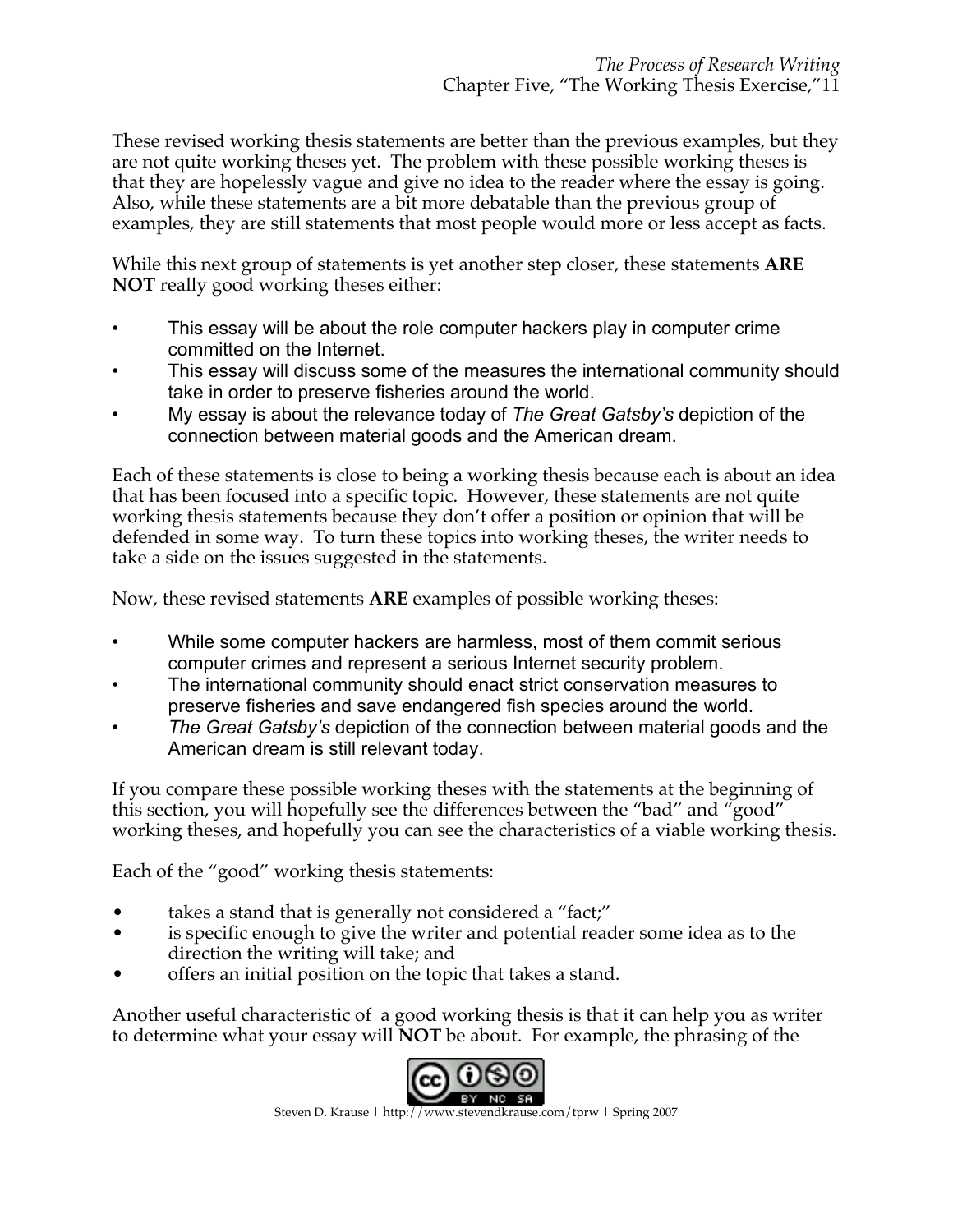working thesis on computer hackers suggests to both the reader and the researcher that the essay will NOT be about the failure of "dot com" business, computer literacy, or computer software. Certainly these issues are *related* to the issue of computer hackers and computer crime, but these other issues will not become the *focus* of the essay.

## **Exercise 5.4**

• Working with the topic you've chosen, create a working thesis similar to the above examples. Try to ensure that your working thesis is focused and to the point by keeping it to only one sentence. Creating a working thesis can be tricky, so be sure to devote some time to try out different possible working thesis statements. And don't forget: a working thesis is the temporary scaffolding that will help you build your essay. It will and should change in the process of writing, so it doesn't need to be "perfect" at this stage.

• After you have individually formed working theses, get together with a small group of classmates to share and revise them.

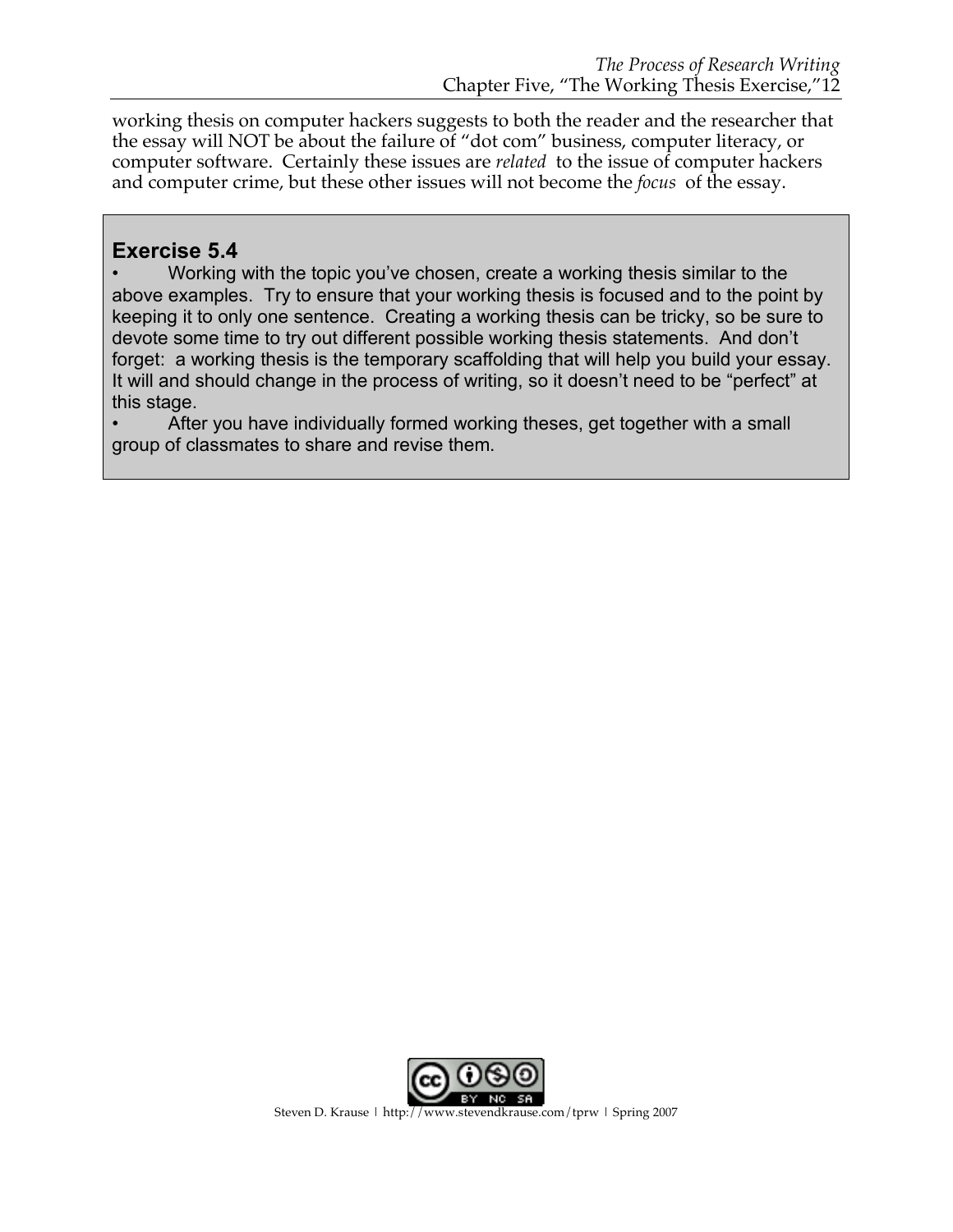## **Assignment: Writing a Working Thesis Essay**

The process of writing a working thesis essay can take many forms. Sometimes, topic proposals are formal essays written according to fairly strict guidelines and offering exhaustive detail. At other times, your writing about your topic might be more personal and brief in form. Here is an example of a working thesis essay assignment:

Write a brief narrative essay where you discuss the topic you have decided to research and write about. Tell your audience, your fellow classmates and your instructor how you arrived at this topic, some of the other ideas you considered in your brainstorming activities, and the working thesis you have settled on for the start of your project. Also, be sure to let us know about some of the initial library research you have conducted.

#### *Questions to consider as you write your first draft*

- Is the research topic one assigned by the instructor? Is it focused on a specific group of texts, questions, or ideas that have to do with a specific class?
- Are you expected to come up with your own idea for research? Since it is unlikely you will be able to write about just anything, what are some of the guidelines given to you by your instructor for what you can and can't write about?
- What are some of the ideas for research that you rejected as possibilities? Why did you reject some of these ideas?
- What ideas did you decide to brainstorm about? **Remember!** Be sure to brainstorm about more than one idea! What brainstorming techniques did you use to explore these ideas? Which ones seemed to work the best?
- What are some of the research topics that make up your research idea? In other words, when you begin to narrow your idea into different topics, what are some of the different research topics that interest you?
- What results did you get from a quick library keyword search? Be sure the keyword search you do of your library's databases examines books, periodicals, and newspapers to see a full range of possibilities for research. Also, be sure to consider as many synonyms as possible for the keyword terms you are using for your research topic.
- What results did you get from a keyword search on the World Wide Web? Be sure to conduct a keyword search using more than one search engine since

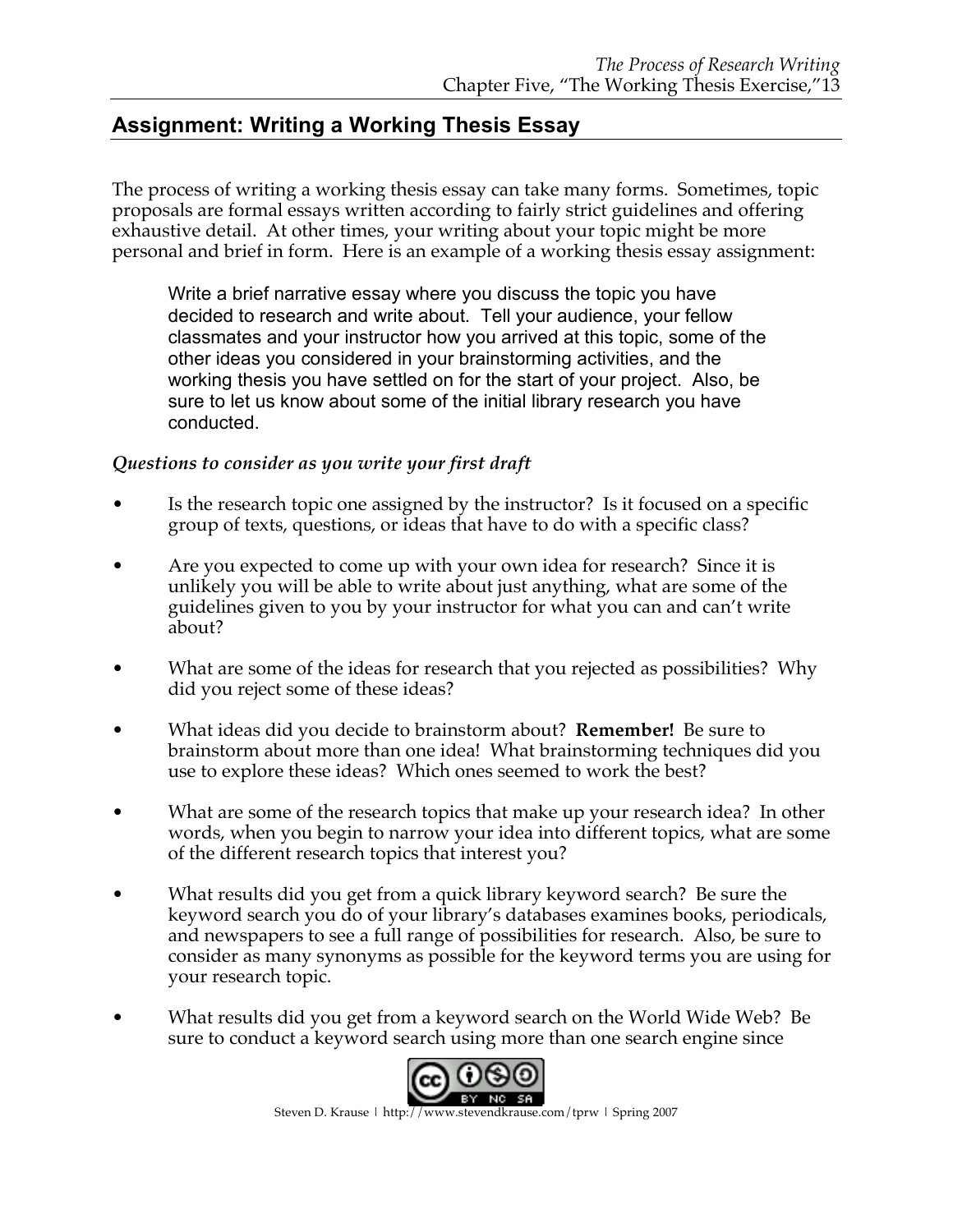different services compile their data in different ways. Also, as was also the case with your library keyword search, be sure to consider as many synonyms as possible.

• Given these steps in the process, what is your working thesis? What variations of your working thesis did you consider along the way?

#### *Review and Revision*

As you will read again and again in this book, the first draft is only the beginning, the "raw materials" you create in order to really *write* your essay. That's because the most important step in the process of writing is showing your work to others—your instructor, your classmates, readers you trust, your friends, and so forth—and making changes based on your impressions of their feedback.

**■ Hyperlink:** For guidelines and tips for working with your classmates in peer review sessions, see chapter four "How To Collaborate and Write With Others," particularly the section "Peer Review as Collaboration."

When you have a first draft complete and you are ready to show it to readers, ask them to think about these sorts of questions as they give you feedback on your writing:

- Is the topic of the topic proposal essay clear and reasonable to your readers?
- What's the working thesis? What sort of suggestions does your reader have to make the working thesis clearer? Is it clear to your readers that your working thesis is about a debatable position? Who might disagree with the your position? What do you think are some of the arguments against your position?
- What do your readers think is your main goal as a writer in pursuing this research project? Do your readers think you have made your purposes in writing this topic proposal and research project clear?
- Do your readers understand what library and Internet research you have already done on your topic? Are there particular examples of the library and Internetbased research that your readers think seem particularly useful or important?

Be careful to not limit your ideas for change to the things that are "easy" to fix (spelling, incomplete sentences, awkward phrases, and so forth). If you begin your process of revision by considering the questions suggested here (and similar questions you, your classmates, other readers, and your instructor might have), many of these "easy fix" problems will be fixed along the way. So as you go through the process of revision, think about it as a chance to really "re-see" and "re-imagine" what the whole writing project could look like.

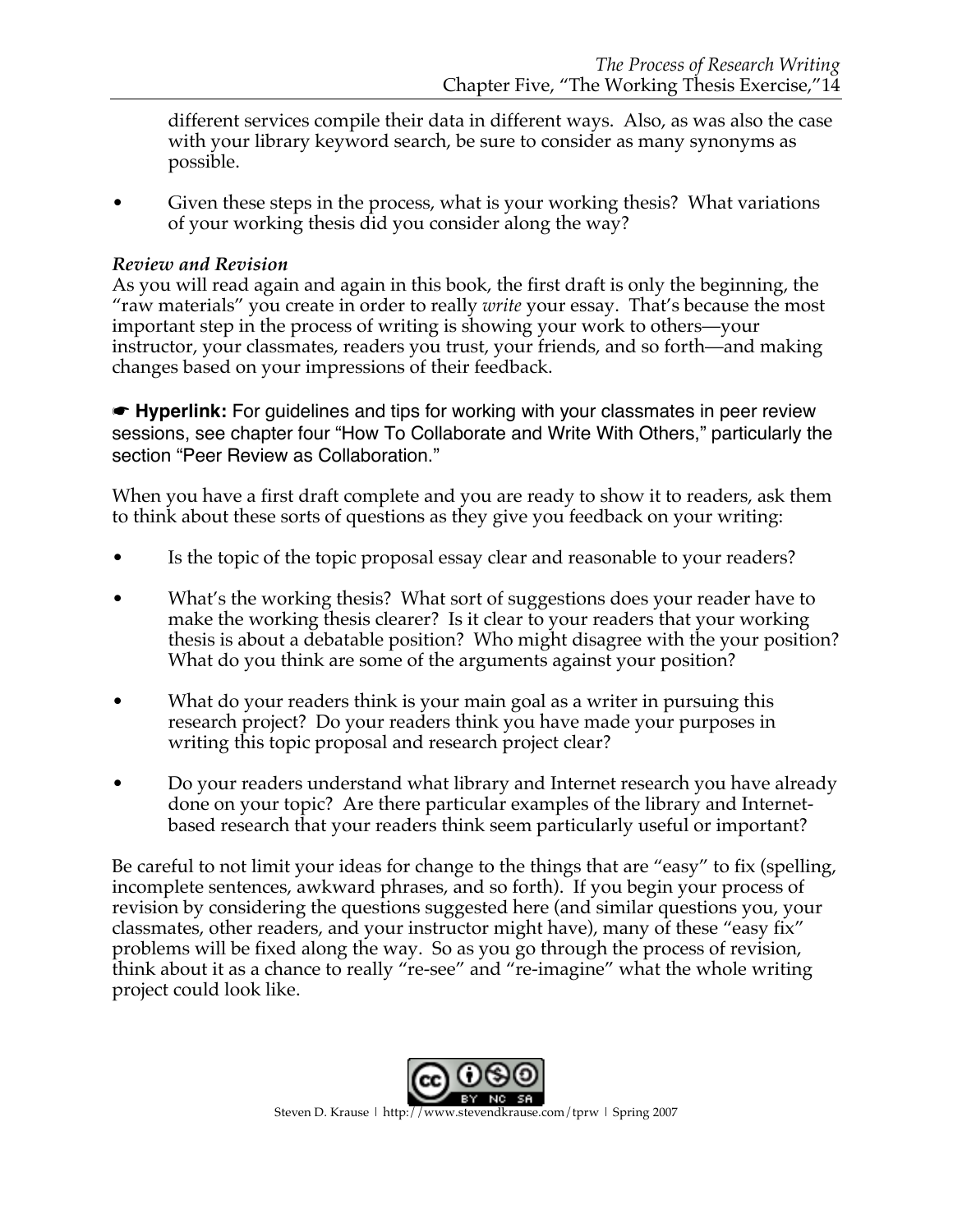## **A Student Example: "Preventing Drunk Driving by Enforcement" by Daniel Marvins**

The assignment that was the basis for this essay asked students to write a "first person narrative" about the research project they would be working on for the semester. "It was really important to me think about a lot of different ideas and topics because I was worried that I might not be able to find enough research or stick with it," Marvins said. "This project helped me think this through."

Preventing Drunk Driving by Enforcement

Despite the fact that Americans are more aware of the problems of drunk driving than we were in the past, it is still a serious problem in the U.S. While educating everyone about the dangers of drunk driving is certainly important, I am interested in researching and writing about different ways to more strictly enforce drunk driving laws.

My working thesis for my research project is "While stronger enforcement measures to control drunk driving might be controversial and a violation of individual rights, they have to be enacted to stop drunk driving deaths." By "stronger enforcement measures," I mean things like police check points, lower legal levels of blood-alcohol, required breatholizer tests, less control on police searching cars, and stronger jail sentences.

I got the idea to focus on this topic by working on some of the different brainstorming techniques we talked about in class. I tried several different brainstorming techniques including freewriting and clustering. For me, the most useful technique was making a list of ideas and then talking it over with the other students in my group.

We all agreed that drunk driving would be a good topic, but I thought about writing about other topics too. For example, I think it would also be interesting to write about gun control laws, especially how they might effect deaths with kids and guns. I also thought it might be interesting to do research on the tobacco business and the lawsuits different states are conducting against them.

But I am more interested in exploring issues about drunk driving for a couple of different reasons. First, I think drunk driving is an